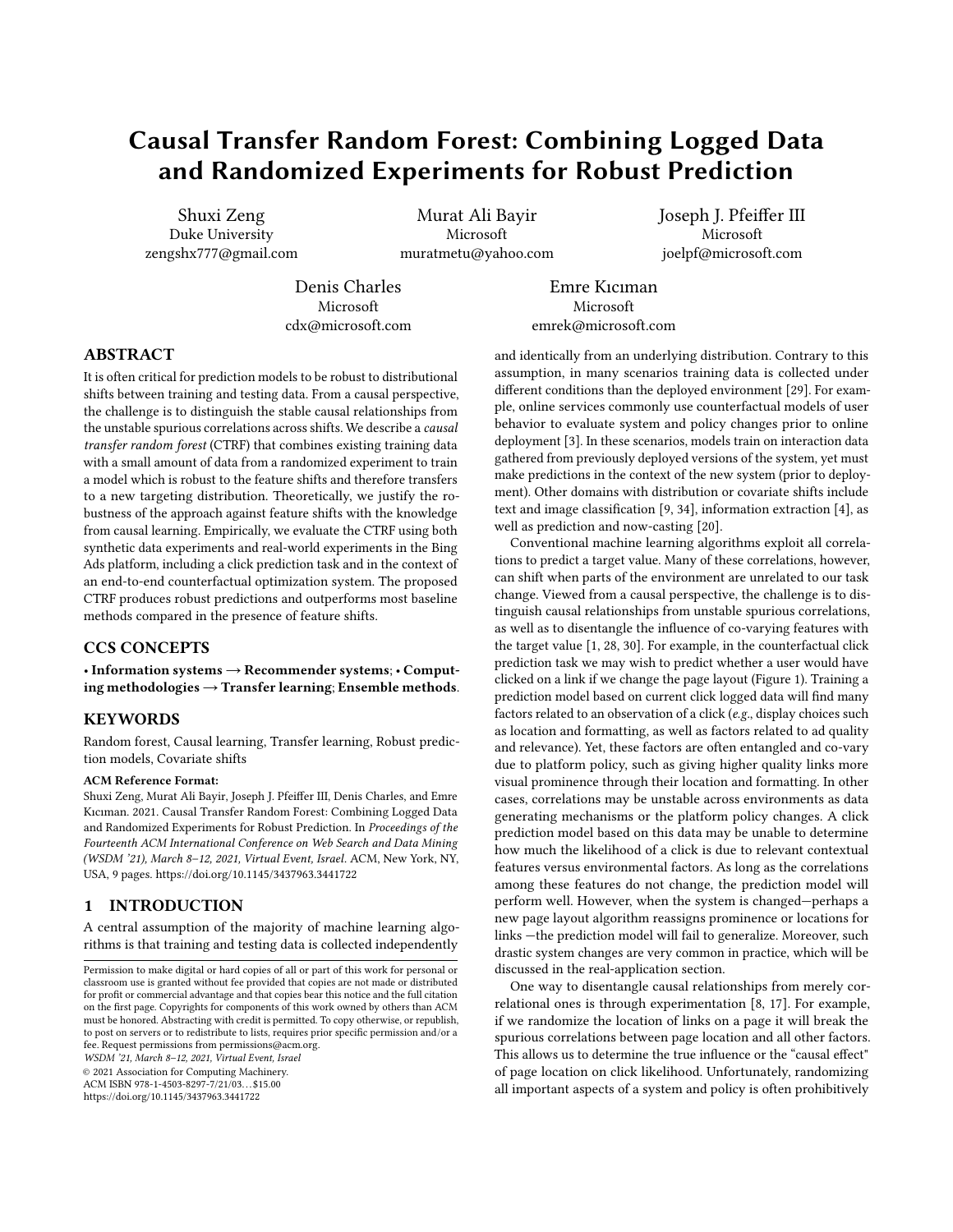<span id="page-1-0"></span>

Figure 1: Challenges of robust prediction in a click prediction task: While click likelihood depends on display choices and ad quality, those two factors will co-vary in a way that changes as platform policy shifts. Other correlations (e.g,. business attributes) are unstable across environments.

expensive, as employing the random platform policy in the system generally induces revenue loss compared with the a well-tuned production system. Gathering the scale of randomization data necessary for building a good prediction model is frequently not possible. Therefore, it is desirable to efficiently combine the relatively small scale randomized data and the large scale logged data for robust predictions after the policy changes.

In this paper, motivated by an offline evaluation application in the sponsored search engine, we describe a causal transfer random forest (CTRF). The proposed CTRF combines existing large-scale training data from past  $\log s$  (L-DATA) with a small amount of data from a randomized experiment  $(R$ -DATA) to better learn the causal relationships for robust predictions. It uses a two-stage learning approach. First, we learn the CTRF tree structure from the R-DATA. This allows us to learn a decision structure that disentangles all the relevant randomized factors. Second, we calibrate each node (such as calculating the click probability) of the CTRF with both the L-DATA and the R-DATA. The calibration step allows us to achieve the high-precision predictions that are possible with large-scale data. Further, we complement our intuitions with theoretical foundations, showing that the model structure training on randomized data should provide a robust prediction across covariate shifts.

Our contributions in this paper are 3-fold. Firstly, we introduce a new method for building robust prediction models that combine large-scale L-DATA with a small amount of R-DATA. Secondly, we provide a theoretical interpretation of the proposed method and its improved performance from the causal reasoning and invariant learning perspective. Lastly, we provide an empirical evaluation of the robustness improvements of this algorithm in both synthetic experiments and multiple experiments in a real-world, large-scale online system at Bing Ads. The Supplementary Material including reproducible code, experiment details and theorem proofs is provided in the GitHub repository [:https://github.com/zengshx777/CTRF.](https://github.com/zengshx777/CTRF)

# 2 RELATED WORK

#### 2.1 Off-policy Learning in Online Systems

This work is motivated from the task of performing offline policy evaluation in the online system [\[6,](#page-8-12) [21\]](#page-8-13). Occasionally, we would like to know the outcome of performing an unexplored tuning in the current system, which is also known as the counterfactual outcome. For example, we are interested in the change in users click probability after modifying the auction mechanism in the online ads system [\[32\]](#page-8-14). Sometimes, the modifications can be drastic from the previous policy. Instead of running the costly online A/B testing [\[35\]](#page-8-15), some offline methods are frequently used to predict the counterfactual outcomes based on the existing logged data from the current system. One novel solution is to build the model-based simulator. Specifically, we build the model simulating the users behaviour and measure the metrics change after implementing the proposed policy changes in the simulator [\[3\]](#page-8-2). We usually train the user-simulator model on the L-DATA generating under previous platform policy. As a result, the covariate shift problem happens if the proposed change is drastic.

#### 2.2 Transfer Learning and Domain Adaptation

The discrepancy across training (large scale logged data e.g.) and testing (data after policy change e.g.) distribution is a long-standing problem in the machine learning community. Classic supervised learning might suffer from the generalization problem when the training data has a different distribution with the data for testing, which is also referred to the covariate (or distribution or dataset) shift problem, or the domain adaptation task [\[5,](#page-8-16) [9,](#page-8-3) [29\]](#page-8-1). Specifically, the model learned on a training data (source domain) is not necessarily minimizing the loss on the testing distribution (target domain). This hampers the ability of the model to transfer from one distribution or domain to another one.

Some researchers propose to correct for the difference through sample reweighting [\[15,](#page-8-17) [25,](#page-8-18) [31\]](#page-8-19). Ideally, we wish to weight each unit in the training set so that we can learn a model minimizing the loss averaged on the testing distribution after reweighting. However, this strand of approaches requires the knowledge of the testing distribution to estimate the density and is likely to fail when the testing distribution deviates a lot from the training distribution, with extreme values in the density ratio. Another type of methods is feature based. Some approaches aim at learning the features or representations that have predictive power while remaining a similar marginal distribution across source and target domain [\[10,](#page-8-20) [36\]](#page-8-21). However, the balance on marginal distributions does not ensure a similar performance on the target domain. We need to justify the predictive performance for the learnt features on the target domain.

#### 2.3 Causality and Invariant Learning

Recently, some methods adapt the idea from causal inference to define the transfer learning with assumptions on the causality relationship among the features [\[1,](#page-8-7) [14,](#page-8-22) [19,](#page-8-23) [22,](#page-8-24) [23,](#page-8-25) [28,](#page-8-8) [30\]](#page-8-9). Specifically, researchers paraphrase the transfer difficulty as the confounding problem in causal inference literature [\[16,](#page-8-26) [26\]](#page-8-27). The reason for poor generalization performance is that the model is learning some spurious correlation relationships on the source domain, which are not expected to hold on the target domain. The invariant features across the domains should be the direct causes of the outcome (suppose being not intervened), as the causality relationship is presumably to be stable across training and testing distribution [\[27\]](#page-8-28). Our work focus on utilizing the  $R$ -DATA generating from a random policy,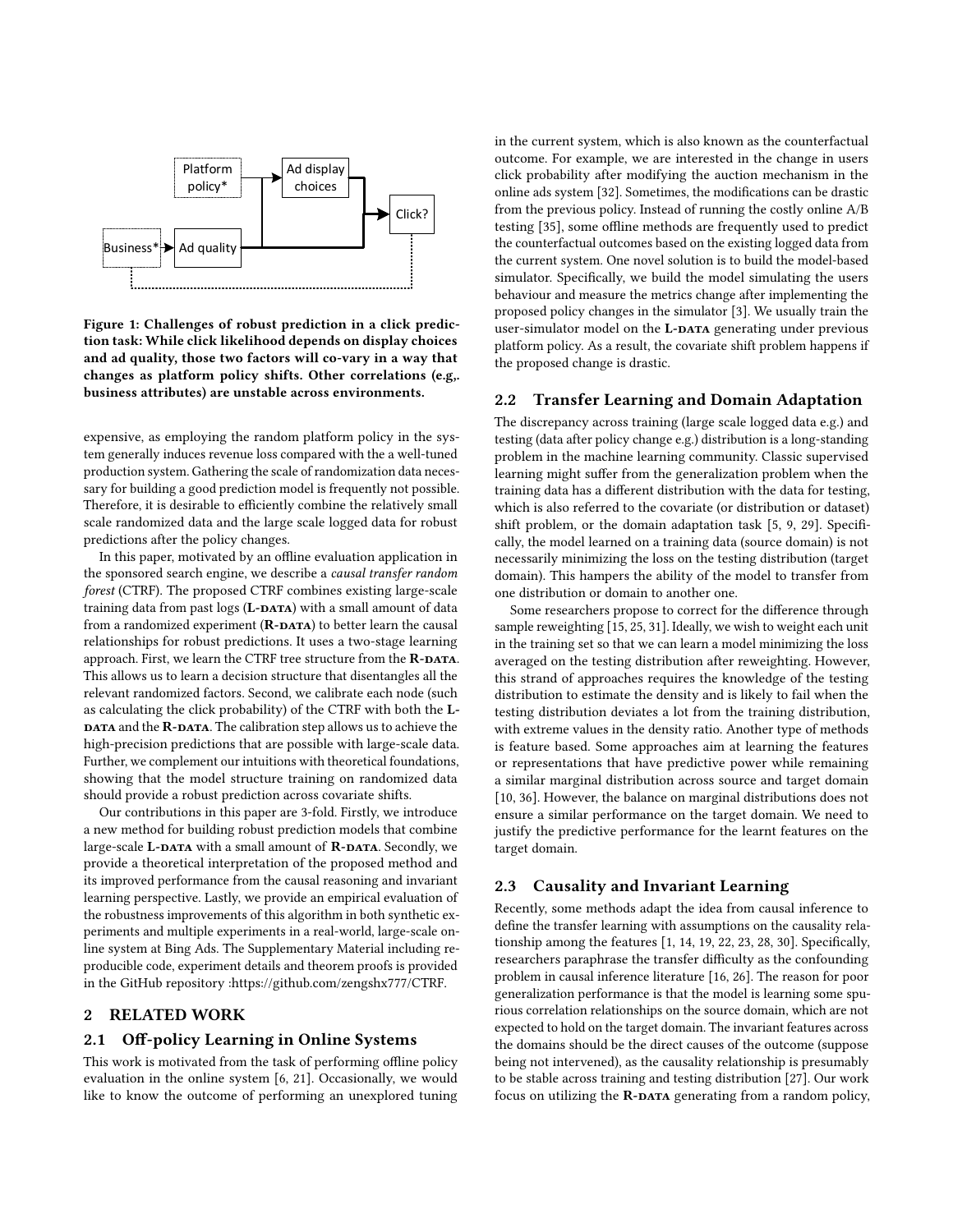which is formally defined later, to exploit the causal relationship with limited sample size. Within the same causality framework, our model learns the invariant features that can transfer to the unknown target domain and be robust to severe covariate shifts.

#### 3 CAUSAL TRANSFER RANDOM FOREST

## 3.1 Problem Setup

Let  $y \in \mathcal{Y}$  be a binary outcome label given contextual features  $x \in \mathcal{R}^p$  and intervenable features,  $z \in \mathcal{R}^{p'}$ . We desire a model to map from the feature space to a distribution over the outcome space, *i.e.* learning the conditional distribution  $p(y|x, z)$ . Taking our motivating application, sponsored search, as a concrete example, the contextual features  $x$  include user context and the query issued by the user; the features  $z$  encode aspects that the publishers can manipulate, for instance, the location or the quality of the ads; and  $y$ is whether or not a user clicked on the ad. In practice, an advertising system takes many steps to create the pages showing the ads.

The feature shift problem arises when there is a drastic change in the joint features distribution of  $p(x, z)$ . This shift might happen if the marginal distribution of contextual feature  $p(x)$  varies. More commonly, the shift occurs when  $p(z|x)$  changes to another distribution  $p^*(z|x)$ , namely, we change the data generating mechanism for  $z$ . This can happen when the platform policy change in the sponsored search system. In this case, the model learned from the training distribution  $p(x, z) = p(x)p(z|x)$  might not generalize to the new distribution  $p^*(x, z) = p(x)p^*(z|x)$ . Therefore, we wish to learn a model  $p(y|x, z)$  that is robust to the feature distribution, which can be safely transferred from original feature distribution  $p(x, z)$  to the new  $p^*(x, z)$ .

We factorize the data  $(x, z, y)$  in the following way[\[6\]](#page-8-12):

$$
p(x, z, y) = p(x)p(z|x)p(y|x, z),
$$
\n(1)

where  $p(x)$  denotes the distribution of contextual variable,  $p(z|x)$ represents how the platform manipulates certain features, such as the process of selecting ads and allocating each ad to the position on a page, which involves a complicated system including auction, filtering and ranking decisions [\[32\]](#page-8-14). Here  $p(y|x, z)$  is the user click model. One question of interest is how the click through rate  $E(y)$ changes if we make modifications to the system, i.e., replacing the usual mechanism  $p(z|x)$  with a new one  $p^*(z|x)$ ,

$$
E^*(y) = \int \int \int p(x)p^*(z|x)p(y|x,z) \, dx \, dz. \tag{2}
$$

Feature shifts happen if some radical modifications are proposed, namely  $p(z|x)$  differs significantly from  $p^*(z|x)$ . The user click model  $p(y|x, z)$  cannot produce a reliable estimate for the new click through rate  $E^*(y)$  as we usually learn the click model based on  $p(x, z)$  while the testing data for prediction is drawn from  $p^*(x, z)$ . As  $z$  depends on  $x$  differently under various policies, the correlation between z and y might change after policy changes from  $p(z|x)$ to  $p^*(z|x)$ . In such a scenario, we wish to build a model that can transfer from training distribution  $p(x, z)$  to the target distribution  $p^*(x, z)$ , allowing one to evaluate the impact of radical policy changes.

Currently, some publishers run experiments to randomize the features like the layout and advertisement in each impression shown to the user, which makes  $z$  independent of  $x$ . Now, we formally

define the **R-DATA** as the data generated from  $p(x)p(z)$ , usually limited in size due to the low performance and revenue of a random policy. Meanwhile, we possess a large amount of past log data from the distribution  $p(x)p(z|x)$ , which we call **L-DATA**. This leads to the opportunity to more efficiently use  $\mathbf{R}\text{-}\mathbf{DATA}$  by pooling it with large-scale L-DATA.

Although our approach is motivated by the online advertising setting, it is not restricted to this domain or binary classification task. We aim at building a robust model  $p(y|x, z)$  transferring from the smaller R-DATA and the large scale L-DATA to the targeting source  $p^*(x, z)$ . We focus on the case that  $p^*(x, z)$  differs drastically from  $p(x, z)$ , which is either due to the change in the policy  $p(z|x)$  or the variation in contextual features  $p(x)$ . Although in this application, we may know  $p^*(x, z)$  in advance, the proposed method does not require any prior knowledge on the density of targeting source.

#### 3.2 Proposed Algorithm

We base our algorithm on the random forest method [\[7\]](#page-8-29), adapting prior work on the honesty principle for building causal trees and forests [\[2,](#page-8-30) [33\]](#page-8-31). Usually, the tree-based method is composed of two stages [\[13\]](#page-8-32): building decision boundary and calibrating each leaf value at the end of the branch to produce an estimate  $p_i$ . Furthermore, the random forest framework performs bagging on the training data and building decision tree on each bootstrap data to reduce variance. Advantages of random forests include their simplicity and ability to be paralleled.

To handle the feature shifts problem and use  $R$ -DATA efficiently, we propose the Causal Transfer Random Forest (CTRF) algorithm. The framework is shown in Figure [2.](#page-2-0) We propose to do bagging and build decision trees solely on the  $R$ -DATA and then calculate the predicted value (e.g., click probability) on the nodes of each tree with pooled R-DATA and L-DATA. We make calibrations and aggregate over all trees with the simple average here, which can be extended to other approaches. We describe the detailed algorithm in Algorithm [1.](#page-3-0)

<span id="page-2-0"></span>

Figure 2: CTRF: building random forest from R-DATA and L-DATA

We design the algorithm with the intuition that the  $\mathbf{R}\text{-}\mathbf{DATA}$  reduces the problem of spurious correlation, one of the main reasons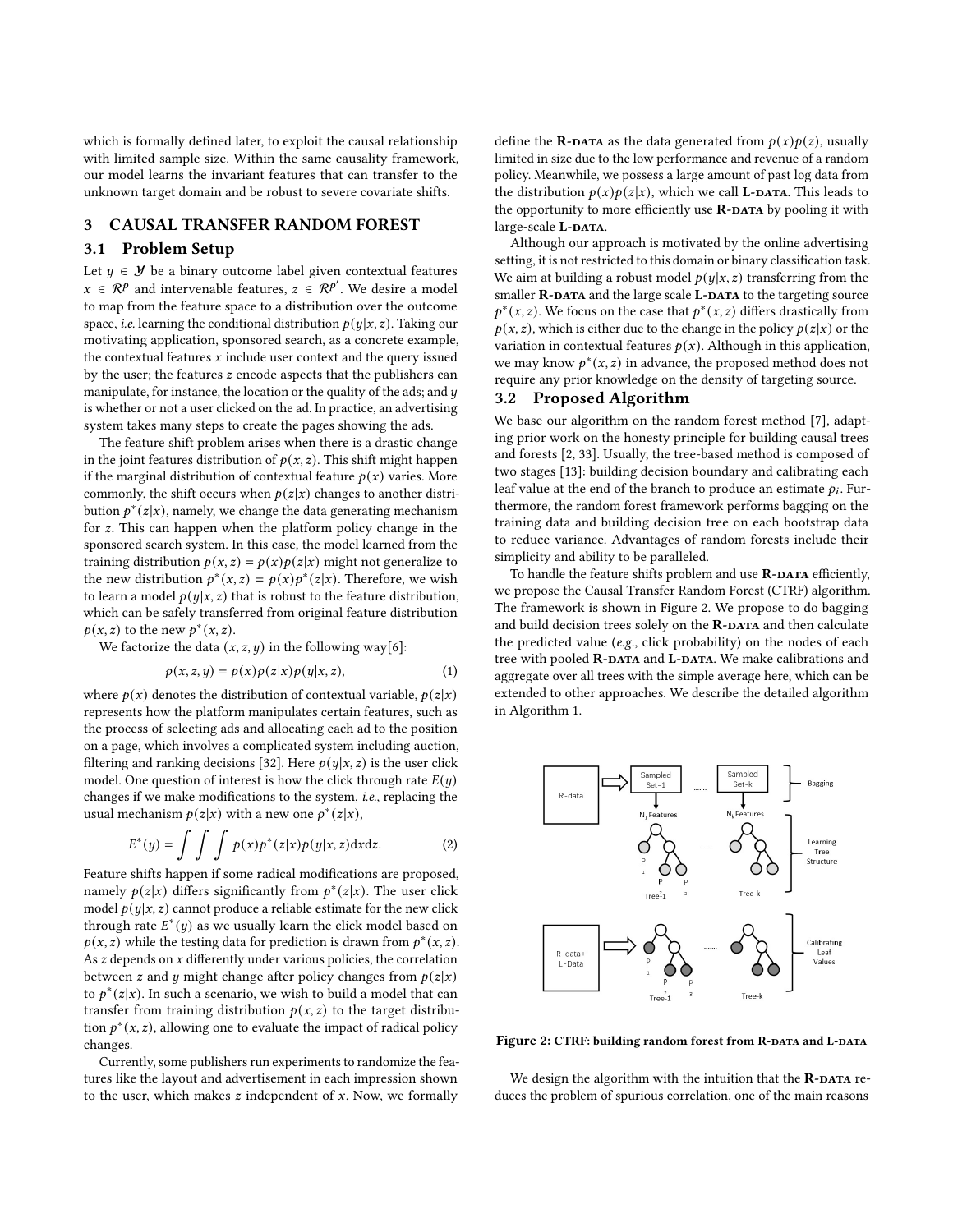for the non-robustness of previous methods. Specifically, some of the correlations between  $z$  and the outcome  $y$  are influenced by the underlying generating mechanism,  $p(z|x)$ . In such cases, the correlation is spurious in the sense that it will disappear or change if we modify  $p(z|x)$  to  $p^*(z|x)$ . The model trained on  $p(x, z)$  will exploit those spurious correlations without the knowledge that the correlations will not hold on distribution  $p^*(x, z)$ . It is important to note that the spurious and non-spurious components of  $z$ 's correlation with  $y$  are often not well-aligned with the raw feature representation of  $z$ . That is, this is not a feature selection problem.

| <b>Algorithm 1:</b> Causal Transfer Random Forest |  |  |  |
|---------------------------------------------------|--|--|--|
|                                                   |  |  |  |

<span id="page-3-0"></span>**Input:** R-DATA  $\mathcal{D}^R = \{(x_i, z_i, y_i), i \in I^R\}$ , L-DATA  $\mathcal{D}^L =$  $\{(x_i, z_i, y_i), i \in I^L\}$  and the prediction point  $(x^*, z^*)$ . Hyperparameters: bagging ratio:  $r_{\text{bag}}$ ; feature subsampling ratio:  $r_{\text{feature}}$ ; number of trees:  $n^{\text{tree}}$ . **Bagging:** sample the data  $\mathcal{D}^R$  with replacement for  $n^{\text{tree}}$  times with sampling ratio  $r_{\text{bar}}$  and sample on the feature set  $(x, z)$  for each bootstrap data with ratio r<sub>feature</sub>. for  $b = 1$  to  $n^{\text{tree}}$  do **Learn decison tree** For the bootstrapped data,  $\{(x_i^b, z_i^b, y_i^b)\},\$ build decision tree  $\mathcal{T}_b$  and corresponding leaf nodes  $\mathcal{L}_i^b$   $\subset$  $\mathcal{R}^{p+p'}$ ,  $j = 1, 2, \cdots, L_b, L_b$  is the number of nodes for  $\mathcal{T}_b$  by maximizing the Information Gain (IG) or Gini Score. Calibrations For each node  $\mathcal{L}_j^b$ , we calculate the predicted value by the mean value of samples in this node:  $\hat{y}_i^b = \bar{y}_i, (x_i, z_i) \in$  $\mathcal{L}_i^b, i \in \mathcal{I}^R \cup \mathcal{I}^L.$ end for **Predictions** Collect the predicted value  $\hat{y}^b$  for each  $\mathcal{T}_b$  by examining the node that  $(x^*, z^*)$  belongs and produce a prediction after aggregation, such as  $\hat{y} = \bar{\hat{y}}^b$ . **Output** Random forest  $\{\mathcal{T}_b, b = 1, \cdots, n^{\text{tree}}\}$  and prediction  $\hat{y}^*$ .

Figure [3](#page-3-1) demonstrates a spurious correlation instance in the ads system, depicting the relationships between ads relevance  $x$ , position  $z$  and the click outcome  $y$ . The solid lines represent the "stable" relationship or effect between the ads relevance or the position and the click, while the dashed line stands for the relationship we can manipulate. In the L-DATA, the position is not randomly assigned but instead associated with other features like ads relevance[\[6\]](#page-8-12). We tend to allocate ads of higher relevance to the top of the page. However, the correlation between position and click changes if we alter the policy allocating the position based on the relevance, namely  $p(z|x)$ . Despite the correlation between position and click being partially spurious, there is still a causal connection as well—higher positioned ads do attract more clicks, all else being equal.

<span id="page-3-1"></span>

## Figure 3: Causal Directed Acyclic Graph (DAG) for the online advertisement system

Suppose the tree algorithm makes a split on the position feature, subsequently it becomes hard to detect the importance of relevance in two sub-branches split by position. As a result, if we only train on L-DATA, the decision tree is likely to underestimate the importance

of ad relevance. We wish the decision tree structure we learn to disentangle the unstable or spurious aspects of the correlation among the features and only learn the "stable" relationships. This task can be accomplished with the  $R$ -DATA as it removes the spurious correlation. We formally define the "stable" relationship and prove why R-DATA can learn those relationships in the next section.

#### 3.3 Interpretations from Causal Learning

In this section, we justify our intuitions in the previous sections theoretically based on the results in causal learning. Previous literature builds the connections between the capability to generalize and the conditional invariant property. Theorem 4 in [\[30\]](#page-8-9) demonstrates that if there is a subset of features  $S^*$  that are conditionally invariant. namely the conditional distribution  $y|S^*$  remains unchanged across different distributions of  $p(x, z, y)$ , then the model built on those features  $S^*$  with pooling data,  $E(y_i|S_i^*)$ , gives the most robust performance. The robustness is measured by the worst performance with respect to all possible choices of the targeting distribution  $p(x, z)$ , which further ensures the model can transfer. This theorem indicates that we should build a model on the set of features or the transformed features with conditional invariant property.

However, learning the stable features is not simple given we have only two types of distribution, The next theorem from [\[28,](#page-8-8) [30\]](#page-8-9) states the relationship between conditional invariance and causality. Specifically, if we assume there are causal relationships or structural equation models (SEM) [\[26\]](#page-8-27), the direct causes of the outcome are the conditionally invariant features ,  $S^* = PA_Y$ , where PA<sub>Y</sub> denotes the parents/direct causes for the outcome  $y$ .

With two well-established theorems above, we can look for the direct causes instead of the conditional invariant features. The following theorem shows that the  $\mathbf{R}\text{-}\mathbf{DATA}$  offers such opportunity.

THEOREM (RETAIN STABLE RELATIONSHIPS WITH R-DATA). Assume  $(x_i, z_i, y_i)$  can be expressed with a direct acyclic graph (DAG) or structural equation model (SEM). Then the model trained on  $R$ -DATA,  $p(x_i, z_i) = p(x_i^1)p(x_i^2) \cdots p(x_i^p)$  $(\frac{p}{i})p(z_i^1)p(z_i^2)\cdots p(z_i^{p'})$  $i \choose i$  is consistent for the most robust prediction:

$$
\hat{E}(y_i|x_i, z_i) \Rightarrow E(y_i|\mathbf{PA}^Y) = E(y_i|S_i^*)
$$
\n(3)

The theorem assumes all the variables  $(x_i, z_i)$  are randomized and independent with each other in  $R$ -DATA, which has a gap to the **R-DATA** in practice as we cannot randomize the contextual features  $x$ . If the relationships between contextual features  $x$  and outcome  $y$  are unstable, it is hard to learn the stable relationships without randomizing on  $x$ . However, randomizing on the manipulable features  $z$  will suffice in practice as the correlation between  $x$ an  $y$  is likely to be stable. For instance, the relationship between the user preference or the ads quality itself and the intention to click is expected to remain unchanged even if we switch the platform policy on displaying ads. The theorem above suggests if the model is trained on R-DATA, it actually relies on the direct causes or robust features  $S_i^*$  to make prediction. The detailed theorem proof is provided in the Supplementary Material.

Likewise, CTRF firstly learns the structure of the model or identifies the stable features for splitting the trees merely with the R-DATA. With our random forest method, the stable features are the leaves sliced in the decision tree, which can be viewed as a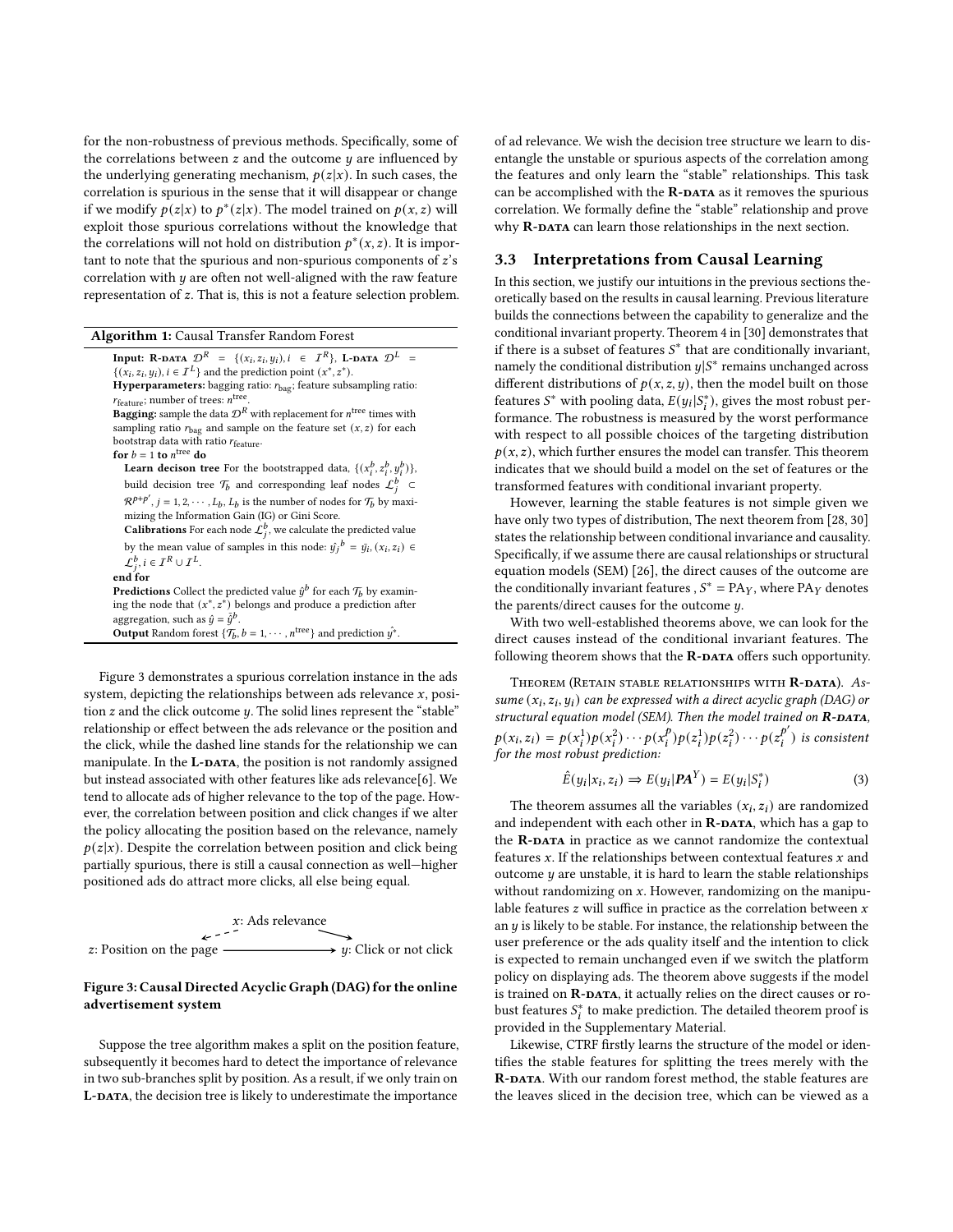transformation of the raw features. This step serves as an analogy to search for the direct causes or extract robust features. The calibration step on the leaf values with pooled data corresponds to make predictions conditioning on all robust features. The second step will not be "contaminated" by the spurious correlation in **L-DATA** as the the decision tree structure has already identified a valid adjustment set with R-DATA and is conditioning on that. We also investigate whether the proposed method can pick up the stable features in the synthetic experiments to demonstrate its theoretical property.

## 4 EXPERIMENTS ON SYNTHETIC DATA

#### 4.1 Setup and Baselines

In this part, we evaluate the proposed method and compare with several baseline methods in the presence of covariate shifts. Given it is a novel scenario (small amount of R-DATA with large L-DATA), we design two synthetic experiments to create an artificial case that the data generating mechanism  $p(z|x)$  changes. The first experiment specifies the causality relationship between variables explicitly. The second experiment is a simulated auction similar to the real-world online, in which the relationship between variables are specified implicitly. In both experiments, we have some parameters controlling the degree of covariate shift which allows us to evaluate the performance against different degree of distributional variation.

In our experiments, we compare the causal transfer random forest (CTRF) with the following methods: logistic regression (LR) [\[24\]](#page-8-33), Gradient Boosting Decision Tree (GBDT) [\[18\]](#page-8-34), logistic regression with sampling weighting (LR-IPW), Gradient Boosting Decision Tree with sample reweighting (GBDT-IPW), random forest model trained on R-DATA (RND-RF), random forest model trained on L-DATA (CNT-RF), random forest model trained with the L-DATA and R-DATA pooling together (Combine-RF). Among all those methods, LR-IPW and GBDT-IPW are designed to handle distribution shifts with a proper weighting with ratio of densities [\[5,](#page-8-16) [15\]](#page-8-17). Implementation details are included in the Supplementary Material.

As our method is designed to handle extreme covariate shifts, we evaluate different methods in terms of the performance on the shifted testing data only. Although our method is not restricted to classification task, we only focus on the binary outcome to be coherent with our motivated application from ads click. For binary classification task, we focus on the following two metrics, AUC (area under curve) and the cumulative prediction bias,  $|\bar{\hat{q}}_i - \bar{q}_i|/\bar{q}_i$ , which is the adjusted difference in the mean value of predicted values and actual outcomes. AUC captures the prediction power of the model while the cumulative prediction bias captures how our method can predict the counterfactual change, such as the change in the overall click rate.

#### 4.2 Synthetic Data with Explicit Mechanism

We generate the data in a similar fashion with the experiments in [\[19\]](#page-8-23). We generate two sets of features  $S, V$  for predictions. S represents the stable feature or the direct cause of the outcome while V represents the unstable factors that have spurious correlation with the outcome. We consider three possible scenarios for the relationships between  $(S, V)$ : (a)  $\perp V$ ,  $S$  and  $V$  are independent; (b)  $S \rightarrow V$ , S is the cause for  $V$ ; (c)  $V \rightarrow S$ , V is the cause for S. Figure [4](#page-4-0) demonstrates these three cases. In all cases,  $S = (S_1, \dots, S_{p_s})$  is

the stable feature while  $V = (V_1, \dots, V_{p_v})$  is the possible unstable factors sharing spurious correlation with the outcome.

<span id="page-4-0"></span>

#### Figure 4: Three possible relationships among the variables

In case (a), we generate  $(S, V)$  from independent standard Normal distributions and transform them into the binary vectors,

$$
\tilde{S}_j
$$
,  $\tilde{V}_k \sim \mathcal{N}(0, 1)$ ,  $S_j = \mathbf{1}_{\tilde{S}_j > 0}$ ,  $V_k = \mathbf{1}_{\tilde{V}_k > 0}$ .

In case (b), we generate  $S$  from Normal distributions first and generate  $V$  as a function of  $S$ .

$$
\tilde{S}_j \sim \mathcal{N}(0, 1), \tilde{V}_k = \tilde{S}_k + \tilde{S}_{k+1} + \mathcal{N}(0, 2), \ \ S_j = \mathbf{1}_{\tilde{S}_j > 0}, V_k = \mathbf{1}_{\tilde{V}_k > 0}.
$$

In case (c), we generate  $V$  first and simulate  $S$  as a function of  $V$ .

$$
\tilde{V}_k \sim \mathcal{N}(0, 1), \tilde{S}_j = \tilde{V}_j + \tilde{V}_{j+1} + \mathcal{N}(0, 2), \ \ S_j = \mathbf{1}_{\tilde{S}_j > 0}, V_k = \mathbf{1}_{\tilde{V}_k > 0}
$$

.

For the outcome, we keep the generating procedure same across three cases. The binary outcome  $y$  is generated solely as a function of  $S$ ,

$$
\tilde{y} = \text{sigmoid}(\sum_{j=1}^{p_s} \alpha_j S_j + \sum_{j=1}^{p_s-1} \beta_j S_j S_{j+1}) + \mathcal{N}(0, 0.2), \ \ y = \mathbf{1}_{\tilde{y} > 0.5},
$$

where sigmoid(x) =  $1/(1 + \exp(-x))$ . This specification includes both the linear and non-linear effect of  $S$ . The parameters take values as  $\alpha_j = (-1)^j (j\%3 + 1) * p/3$ ,  $\beta_j = p/2$ .

In addition to different generating mechanisms, we introduce an additional spurious correlation with biased sample selection. Specifically, we set an inclusion rate  $r = (0, 1)$  to create a spurious correlation between *y* and *V*. If the average value of  $\overline{V}_i = \sum_{j=1}^{p_v} V_{ij}$ and  $\tilde{y}_i$  exceed or fall below 0.5 together, we include sample *i* with probability  $r$ . Otherwise, we include the sample with probability 1 – r. Namely, if  $r > 0.5$ , V and y share positive correlation and the correlation is negative if  $r < 0.5$ . The parameter  $r$  controls the degree of spurious correlation which induces the covariate shifts.

We generate a small amount of  $\mathbf{R}\text{-}\mathbf{D}\mathbf{A}\mathbf{T}\mathbf{A}$  following case (a) with size  $n_r = 1000$ , a large amount of **L-DATA** following case (b)  $n_l =$ 5000 and the testing data from case (c) with size  $n_t = 2000$  to mimic the policy change on testing data. We create a lower amount of R-DATA to mimic the real business scenario that randomizing the platform policy reduces the revenue and thus is expensive to collect. We keep a slightly larger proportion of  $R$ -DATA than the one in practice for fair comparisons (such as RND-RF) to demonstrate the essential advantage of the proposed method. Additionally, we set  $r = 0.7$  on the **L-DATA** and let  $r$  vary from 0.1 to 0.9 on the testing data to create additional deviance in the distribution. We also vary the number of features in total  $p \in [20, 40, 80]$  and keep  $p_s = 0.4p$ . Within each configuration, we perform the experiments 200 times and calculate the average AUC and cumulative bias.

Figure [5](#page-5-0) shows the comparison of AUC against the variation on both  $p$  and  $r$ . The top row demonstrates the comparison within the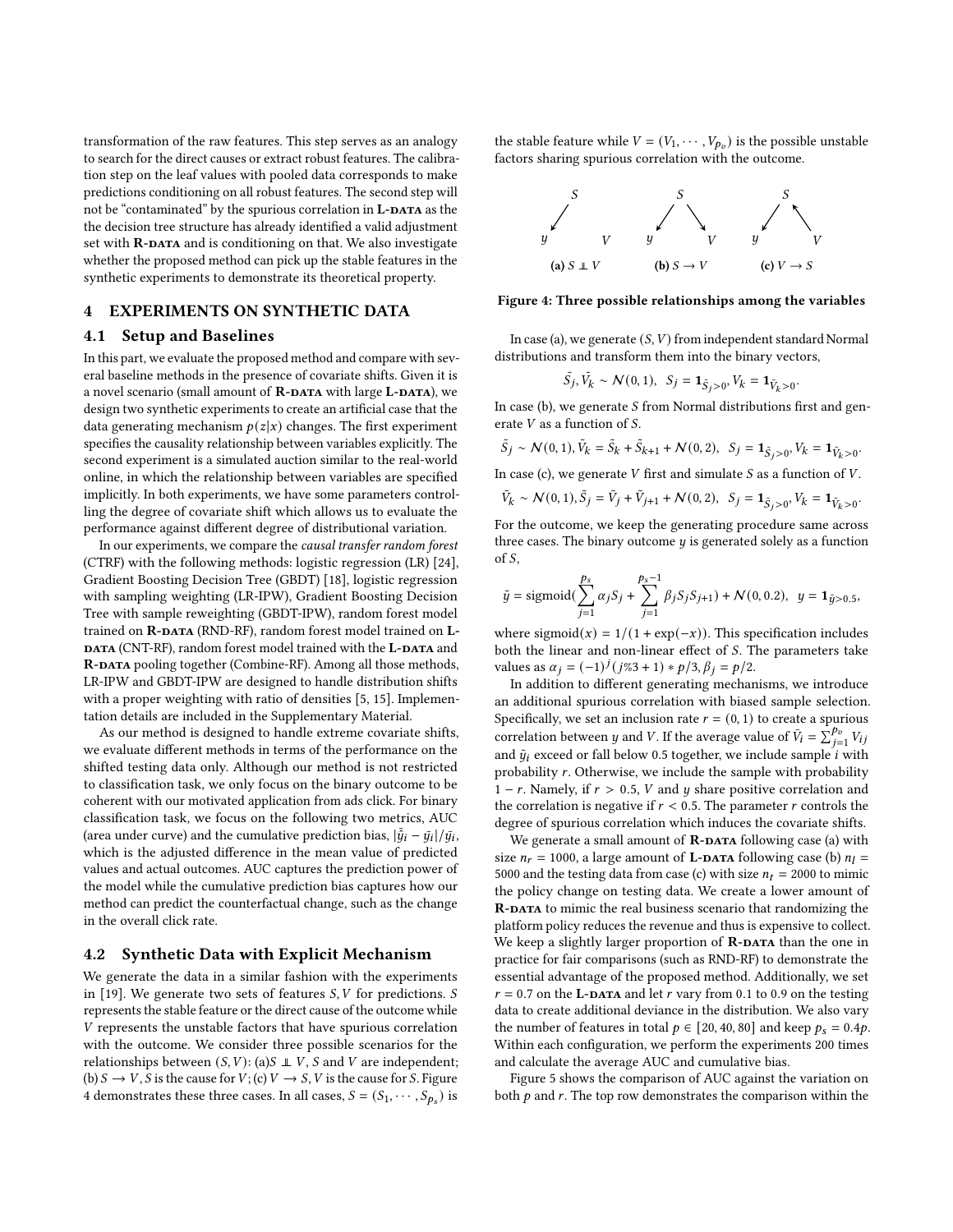<span id="page-5-0"></span>

Figure 5: AUC comparison when  $p = 20, 40, 80$ . The top row compares with random forest based method and the bottom row compares other baselines. CTRF produces largest AUC in most cases.

domain of random forest. The CTRF (red lines) performs the best regardless of feature dimensions. The second row in Figure [5](#page-5-0) shows the comparison with LR, LR-IPW, GBDT and GBDT-IPW. Although the performances are indistinguishable when  $p = 20$ , the advantage of CTRF emerges as we have more spurious correlations.

<span id="page-5-1"></span>

Figure 6: Bias comparison when  $p = 20, 40, 80$ , with top row comparing with random forest based method and bottom row comparing other baselines. CTRF achieves the lowest bias in all cases.

Figure [6](#page-5-1) shows the comparison in terms of the bias. A lower value represents a better performance. The top row shows the comparison with other random forest based methods. Generally, the cumulative bias increases as  $r$  on the testing data decreases, which means the testing data deviates more from the L-DATA. However, the advantage of CTRF (red lines) increases slightly as  $r$  decreases, which demonstrates the robustness against covarites shifts. The

comparison with LR or GBDT based methods at the bottom row shows a similar trend with the AUC. The CTRF achieves a lower bias among all the approaches and its advantage increases as we have more features.

In terms of the scalability, we find that the advantage of CTRF over other methods increases as the feature size  $p$  goes up, with a larger AUC and smaller bias. Additionally, the CTRF builds the decision tree solely on the  $R$ -DATA and the calibration stage on the pooled data is much less computationally intensive, which further demonstrates its advantage in scalability.

#### 4.3 Synthetic Auction: Implicit Mechanism

In this subsection, we setup a synthetic auction scenario with a single tuning parameter in the policy, demonstrating both how simple parameters can introduce bias into a domain and CTRF's ability to transfer between them. We first generate synthetic samples of classification data, or a mapping from features to a true relevant/irrelevant binary label. From this data, we build a true relevance model with random forest to estimate the probability an item is relevant. Second, we build our L-DATA and testing auctions by sampling (20 per auction) from the underlying relevance features and assigning a relevance score. Per auction, the items are thresholded with the corresponding relevance reserve parameter and the remaining items are ranked. This provides layout and position information, in addition to the relevance score and relevance features. Third, Given the layout and items, a simulated user chooses a single ad as relevant uniformly at random to click, and leaves the others not clicked. The choice of click is uniform across positions, which means that position is purely a factor spuriously correlated with the relevance while not affecting the click. We provide the detailed generating mechanism in the Supplementary Material.

<span id="page-5-2"></span>

Figure 8: Procedures for simulating auctions. Position is an unstable factor for predicting click as the users pick ads uniformly on a page to click and its correlation with relevance score varies across policy, which is implicitly determined by the relevance reserve parameter.

The tuning parameter in the experiment is the relevance reserve parameter  $r$ , controlling the requirement that any item shown to a user meet a minimum relevance, which controls  $p(z|x)$  implicitly. The mechanism to generate simulated auction is illustrated in Figure [8.](#page-5-2) This parameter affects the correlation between relevance and position, which can vary between L-DATA and testing data. Specifically, we generate the L-DATA with relevance reserve parameter  $r = 0.5$  while the testing data with the relevance reserve varying in  $r \in [0.5, 0.9]$ , simulating a desire to increase the quality of items presented to a user (with a higher threshold). A larger value in  $r > 0.5$  represents a higher deviation from the **L-DATA** with  $r = 0.5$ . For the R-DATA, we do not have the auction procedure and we pick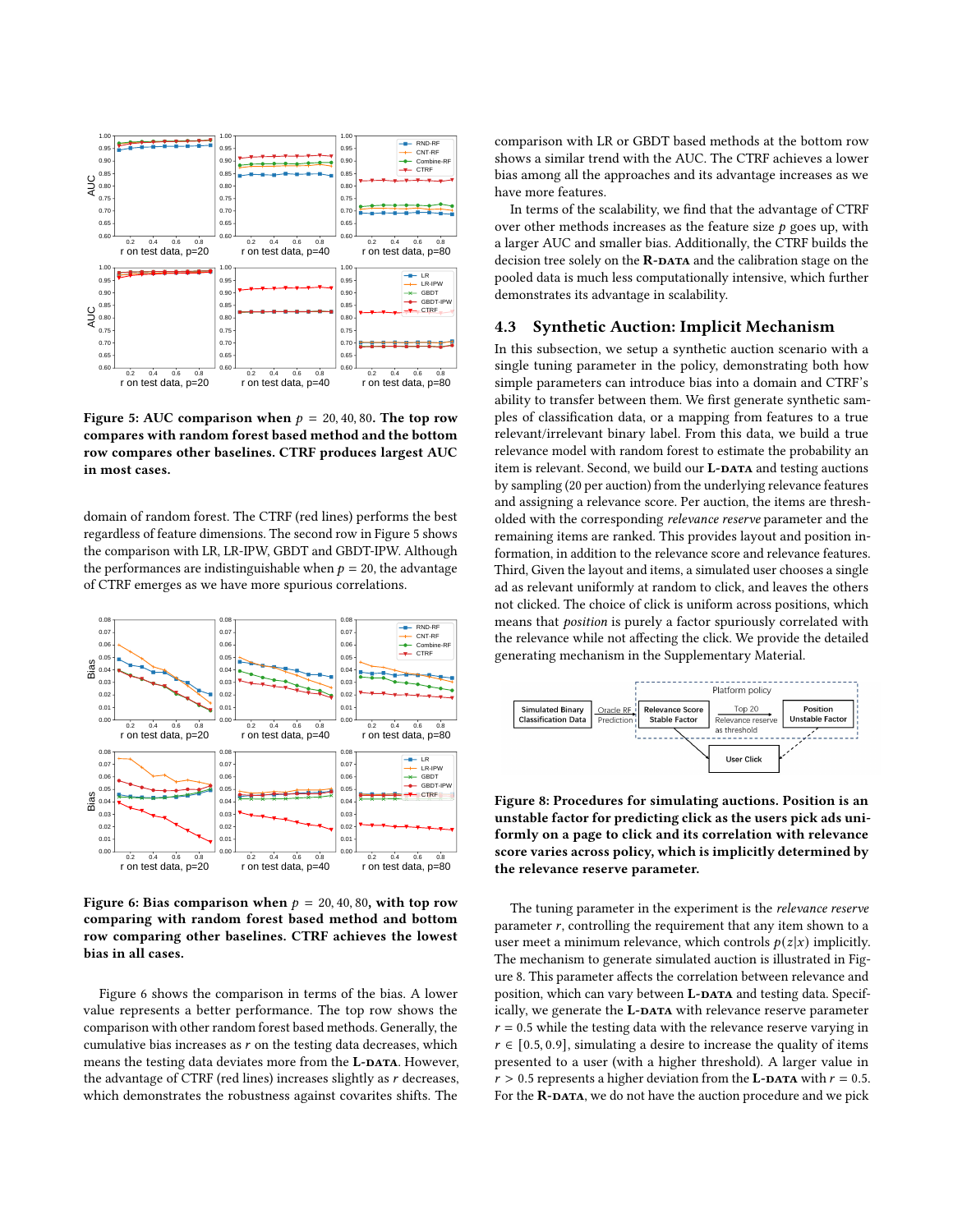<span id="page-6-0"></span>

Figure 7: AUC (left graph), cumulative prediction bias (middle graph) and probability of including confounding factor "position" as Top 5 important features (right graph) versus treatment reserve r. Higher r represents a larger change in the testing distribution. CTRF performs the best among all random forest methods.

up the advertisement uniformly random to display on the page. The size of  $\mathbb{R}\text{-}\mathbf{DATA}$  is approximately 20% of the L-DATA.

As we use the random forest model to generate the true relevance score, we compare the CTRF within the domain of random forest based methods only, including CNT-RF, RND-RF, Combine-RF and the oracle one training RF on the testing data. Figure [7](#page-6-0) illustrates prediction performance of all method while setting CNT-RF as the baseline. To illustrate the advantage over the baseline method, CNT-RF, we minus the AUC of CNT-RF from that of all other methods and minus the bias of the corresponding model from the bias of CNT-RF. Therefore, a larger value in the graphs indicates a better performance of the corresponding method.

In Figure [7,](#page-6-0) we observe that when the reserve for testing data lies close to 0.5, all models show similar performance. However, as we increase  $r$  on testing data and raise the degree of covariate shift, the CTRF method (red lines) greatly improves in both AUC and bias. Also, the CTRF demonstrates a better prediction power and lower bias compared with the RND-RF and Combine-RF. This illustrates CTRF's ability to transfer knowledge from one domain to a similar but distinct domain with unstable factor (in this case, an ad's position).

We calculate the probability of including the "position", which is a known spuriously correlated factor by design, in the top 5 factors ranking by feature importance [\[11\]](#page-8-35) evaluated on the training dataset. As shown in the right panel of Figure [7,](#page-6-0) the random forest learned on the R-DATA (RND-RF,CTRF are identical) has a lower probability of identifying the unstable or confounding factor as important predictors, compared with the one utilizing the L-DATA (CNT-RF, Combine-RF). This demonstrates that the first stage of structure learning or the decision boundary on R-DATA can reduce spurious correlation. This also validates utilizing the large amount of the L-DATA to calibrate the parameters in the structure or trees in the second stage as the prediction does not rely on the unstable factor.

# 5 EXPERIMENTS ON REAL-WORLD DATA

In this section, we present experimental results in the real-world application with data collected from a sponsored search search platform (Bing Ads). First, we discuss how  $\mathbf{R}\text{-}\mathbf{DATA}$  is collected from real traffic. Next, we demonstrate the robustness of CTRF-trained click models against the distribution shifts. Finally, we show that CTRF-enabled holistic counterfactual policy estimation improves global marketplace optimization problem real business scenarios.

# 5.1 Randomized Experiment (R-DATA)

Randomized data  $(R$ -DATA) collection is very important step to create CTRF since training requires R-DATA to learn the structure of trees. In order to collect R-DATA, we used existing randomization policy on paid search engine which is triggered less than %1 of the live traffic. The existing randomization policy is triggered in typical sponsored search requests and there is no difference between randomized and mainstream traffic in terms of user and advertiser selection. For a given paid search request, if randomization is enabled, special uniform randomization policy is triggered. In this uniform randomization policy, all choices that depend on models are completely randomized. In particular, the ads are randomly permuted and the page layout (where ads are shown on the page) is chosen at random from the feasible layouts. The user cost (due to lower relevance) of such randomization is very high and consequently, limits the trigger rate for the randomized policy.

# 5.2 Robustness to Real-World Data Shifts

We train the user click model on the data collected from the mainstream traffic and randomized traffic in the search engine, corresponding to the L-DATA and R-DATA respectively. We validate the proposed method on an exploration traffic with some radical experiments (layout template change, for example), which is the testing data with covariate shifts. We only compare the method with CNT-RF, Combine-RF and Oracle-RF, which trains a random forest on the testing data. The last one cannot be implemented in practice yet it serves to illustrate the capacity of the random forest method. We fix the total training size to be approximately 1 million with each method  $\frac{1}{1}$  $\frac{1}{1}$  $\frac{1}{1}$  and include the same feature set from production for a fair comparison. We focus on three metrics of interests: AUC (area under curve), RIG (Relative Information Gain) and cumulative  $\rm _{prediction~bias^2.}$  $\rm _{prediction~bias^2.}$  $\rm _{prediction~bias^2.}$ 

<span id="page-6-1"></span> $^1\rm{The}$  ratio of  $\bf{R}\text{-}$   $\bf{DATA}$  and  $\bf{L}\text{-}$   $\bf{DATA}$  is about 1:7, after down-sampling on the  $\bf{L}\text{-}$   $\bf{DATA}$ . The proportion of R-DATA is upweighted for fair comparison. Otherwise, the performance of CNT-RF and Combined-RF will be very close.

<span id="page-6-2"></span><sup>&</sup>lt;sup>2</sup>Relative information gain is defined as the RIG =  $(H(\bar{q}) + L)/H(\bar{q})$ , *L* is the log loss produced by the model and  $H(p) = -p\log(p) - (1-p)\log(1-p)$  is the entropy function. Higher value indicates better performance.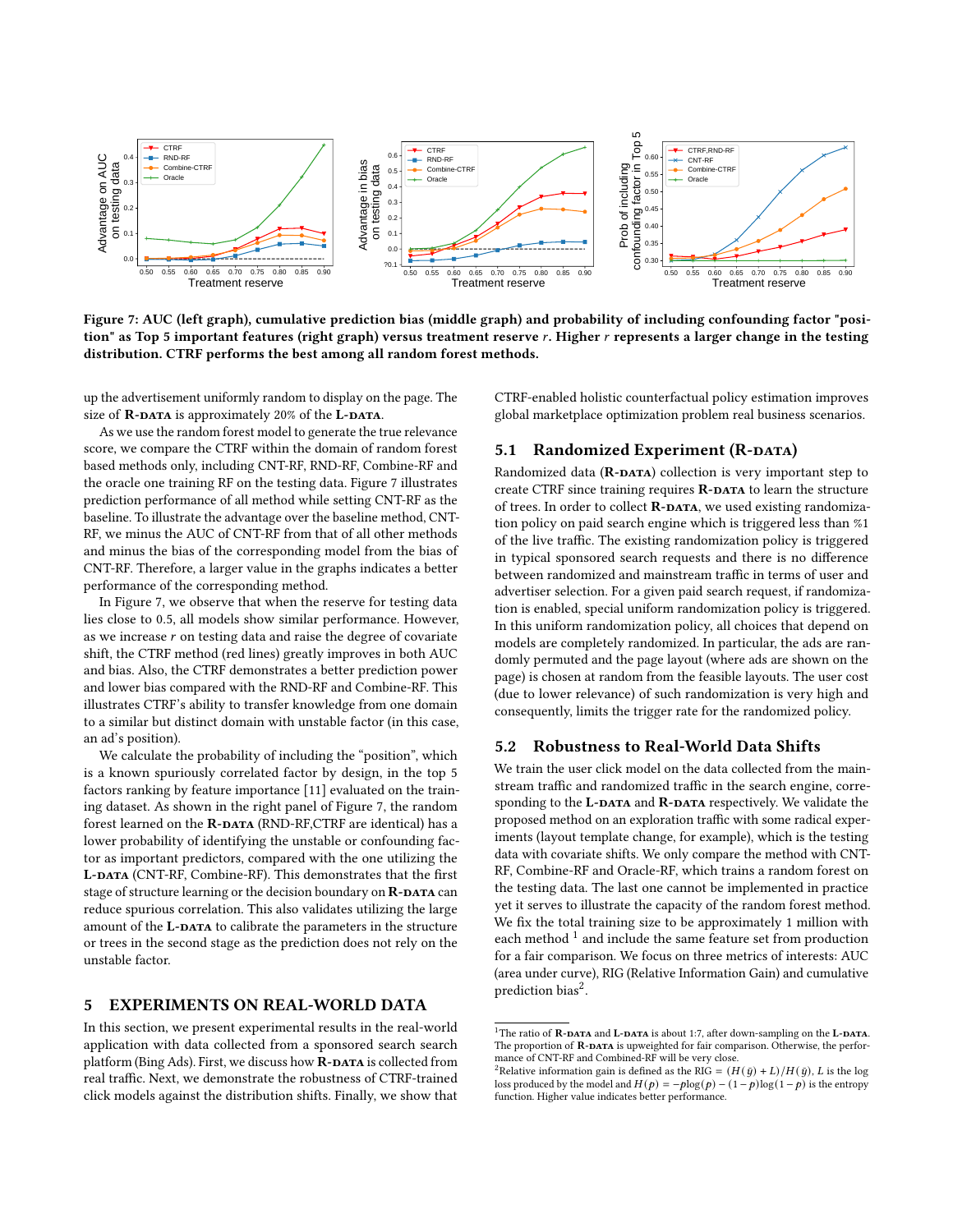<span id="page-7-0"></span>Table 1: Performance comparison for different random forest based model, evaluated on some exploration flights with radical policy changes

| Methods       | AUC.   | RIG.   | Cumulative Bias |
|---------------|--------|--------|-----------------|
| CNT-RF        | 0.9273 | 0.4424 | 3.87%           |
| $Combin$ e-RF | 0.9282 | 0.4460 | 3.39%           |
| <b>CTRF</b>   | 0.9285 | 0.4477 | 2.90%           |
| Oracle-RF     | 0.9287 | 0.4484 | 0.58%           |

Table [1](#page-7-0) shows that CTRF achieves the best performance among all the random forest candidates<sup>[3](#page-7-1)</sup>. As for AUC and RIG, The CTRF shows a slightly better performance than other random forest candidates and is very close to Oracle-RF, which indicates its nearlyoptimal prediction performance. In terms of the bias, although with a gap with the Oracle-RF, the CTRF reduces the cumulative bias for click rate prediction to a non-negligible degree, which is very essential to the publishers in decision making. As we are evaluating all the performance on a part of the traffic performing some radical changes, the results demonstrate that the CTRF improves the robustness of user click model in terms of prediction power.

## 5.3 End-to-end Marketplace Optimization

In addition to the prediction power of the model, we also evaluate how the usage of CTRF can advance the decision making procedure in real business optimization at Bing Ads.

5.3.1 Marketplace Optimization in a Nutshell. The goal of Marketplace Optimization for sponsored search is to find optimal operating points for each component of the search engine given all marketplace constraints. Marketplace optimization is very different from optimizing certain objective functions with a given machine learning model. While model training focuses on reducing prediction error for unobserved data, Ads Marketplace Optimization focuses on improving global objectives like total clicks, revenue when new machine learning model is used as part of a bigger system. Due to data distribution shifts between components of a larger system, a locally optimized click model does not necessarily give best performances for global metrics. Therefore, whole components of the system may need to be tuned together by using more holistic approaches like A/B testing [\[35\]](#page-8-15) or similar.

5.3.2 Experimental Data Selection and Simulation Setup. Robust click prediction plays a very crucial role in improving holistic Ads Marketplace Optimizer like an open box simulator [\[3\]](#page-8-2) which can easily have biased estimations due to data distribution shifts in counterfactual environments. In our problem context, we integrate CTRF to an open box offline simulator and show that a new simulator with CTRF will give better results for offline policy estimation scenarios when data distribution shift is significant.

For experimental runs, we use an open box simulator with two versions of random forest, CTRF and CNT-RF (typical RF used), along with the generalized linear Probit model [\[12\]](#page-8-36) for click prediction. Then, we run offline counterfactual policy estimation jobs

with modified inputs over logs collected from real traffic. Finally, we compare predictions for marketplace level click metrics with different models against A/B testing by using same production data that is collected from A/B testing experiment.

To select experimental data, we checked the counterfactual vs factual feature distribution similarity of multiple real tuning scenarios in search engine traffic. We applied Jensen-Shannon (JS) divergence to compute the similarity of two distributions. Based on this distance metric, we selected 2 tuning use cases out of 10 candidate cases with significantly higher distribution shift, which fits the proposed approach. First use case belongs to capacity change for Text Ads blocks. Second use belongs to page layout change. This also demonstrates that drastic policy changes are common in online advertisement tuning tasks. Details on this procedure are included in the Supplementary Material.

5.3.3 Experiments on Real Case Studies. In the first case, the capacity of the particular ad block that contains Textual Ads was increased on the traffic in May 2019 for 10 days time period during A/B testing. The change was expected to increase both overall click yield and click yield on textual ad slice for target ad block. For simulator runs, we used 4.6 million samples from control traffic  $(L$ -DATA) and 100K samples from the randomized traffic  $(R$ -DATA) that belongs to 3 weeks time period before end date of A/B testing. The randomized traffic corresponds to page view requests where the mechanisms in online system are randomized, as described in Section 5.1.

In simulator runs with CTRF, we train the forest and tree structures from R-DATA and combine the L-DATA and R-DATA to calibrate the leaves of trees in the forest. Each simulation job uses its trained model to score counterfactual page views that generated from replying control traffic logs in open box manner with the suggested input modification (capacity change of ad block). Table [2](#page-8-37) presents the comparison of an open box simulator with generalized Probit model, with CTRF and the random forest trained on control traffic (CNT-RF) based on relative Click Yield delta error  $4$  against A/B testing experiment that was active for 10 days in May 2019. To make a fair comparison, we use the same amount of training data for different variants of random forest models. We observe that click yield deltas coming from simulator results with CTRF is significantly better than other approaches since results from CTRF enabled simulator are closer to A/B Testing results from real traffic.

In the second scenario, the layout of product shopping ads was significantly updated in May 2019 for a week time period during A/B testing. The change was expected to increase both overall click yield and click yield on product shopping ads slice for target ad block. In this experiment, we used 15M samples from the control traffic in A/B testing and the same randomized traffic in the previous experiment. The bottom part in Table [2](#page-8-37) presents the comparison of different model-based simulators in the relative error against the A/B testing experiment that was active for a week in May 2019. Since the modification for the second experiment yielded a radical shift in feature distribution of product shopping Ads. The difference with CTRF enabled simulator vs other approaches is more

<span id="page-7-1"></span><sup>&</sup>lt;sup>3</sup>We omit the standard error here for brevity and the reported difference here is considered as "significant" in practical application.

<span id="page-7-2"></span><sup>&</sup>lt;sup>4</sup>Relative Click Yield delta error is defined as  $|\Delta CY_{Method} - \Delta CY_{AB}|/|\Delta CY_{AB}|$ . ΔCY<sub>Method</sub> is the predicted change in click rate by the model. ΔCY<sub>AB</sub> is the actual change in A/B testing.